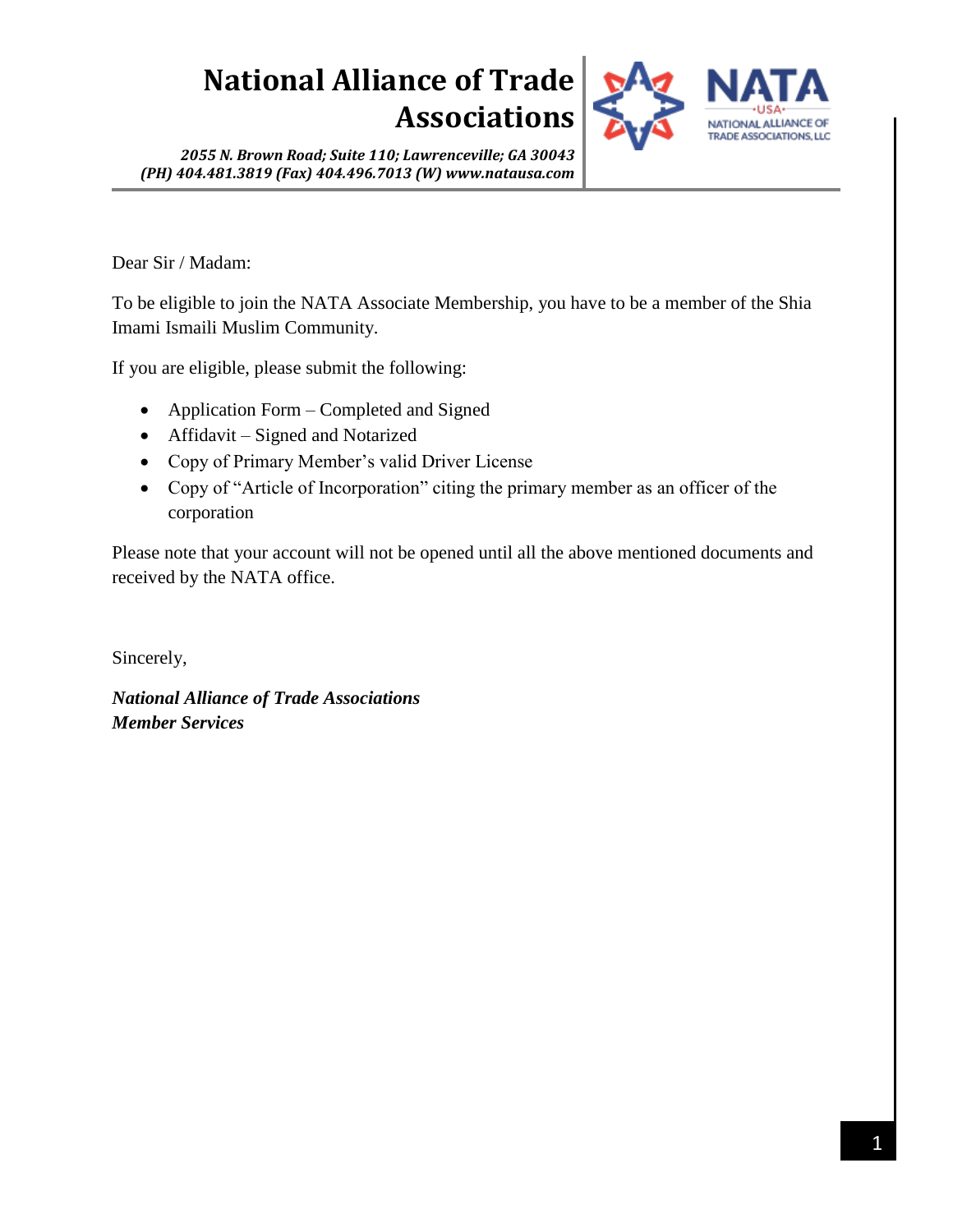

*2055 N. Brown Road; Suite 110; Lawrenceville; GA 30043 (PH) 404.481.3819 (Fax) 404.496.7013 (W) www.natausa.com*

### **NATA Associate Membership, LLC**

#### **Membership Agreement**

The Undersigned, ("Member"), hereby accepts the invitation to become a member of the NATA Associate Membership LLC, (the "Association"), having tendered the agreed upon consideration to the Association for membership, ("Membership").

Upon Member's execution and delivery of this agreement to the Association without variance and its counter execution by the Association, Member understands its membership will become effective.

Capitalized terms used in the Agreement and not otherwise defined herein shall have the meanings ascribed to them in the Association's Operating Agreement.

Member further acknowledges the Membership being acquired by its nonassinable and non-negotiable except as permitted pursuant to the Association's Operating Agreement

Member represents and acknowledges: (I) it is acquiring the Membership solely for the purpose of enabling its own Members (NATA Associate Members) to participate in the united and collective efforts of NATA Associate Members through the Association for the Negotiation and Purchase of goods and services from vendors and other educational and other purpose described in the Association's Operating Agreement; (II) member does not view the membership being acquired herewith as an investment; (III) Member has not been induced into acquiring the membership by the Association's promise or representation the membership has any valuable benefit over and above its initial value that will accrue to it or NATA Associate Members as a result of the Association's operations; (IV) Member does not expect to derive any economic profits from becoming a Associate Member other that by NATA Associate Members' own effort and participation in the affinity programs afforded them through the Association; (V) No is authorized to create any Rights of Duties inconsistent with or differing from the Association's Operating Agreement and any representation to the contrary is void; and (VI) Neither the membership in the Association, the Association's Operating Agreement, not this agreement have been reviewed by any Federal or State Authority.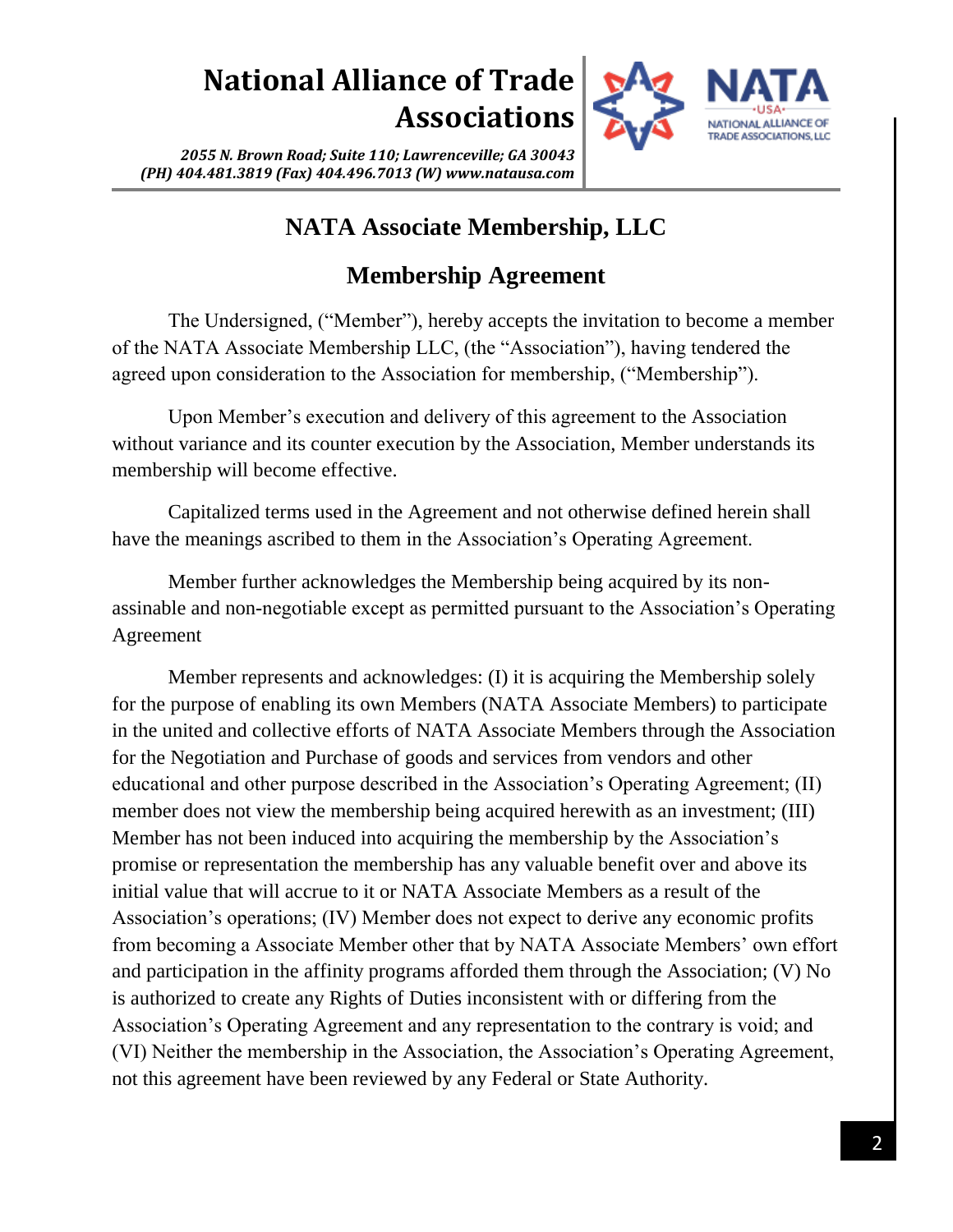

*2055 N. Brown Road; Suite 110; Lawrenceville; GA 30043 (PH) 404.481.3819 (Fax) 404.496.7013 (W) www.natausa.com*

Member hereby certifies its registered office and principal place of business address is as follows: 2055 North Brown Road, Suite 110, Lawrenceville, GA 30043.

"Member"

NATA Associate Membership, LLC

 $\mathbf{B} \mathbf{y}$ :

Signature: \_\_\_\_\_\_\_\_\_\_\_\_\_\_\_\_\_\_\_\_\_\_